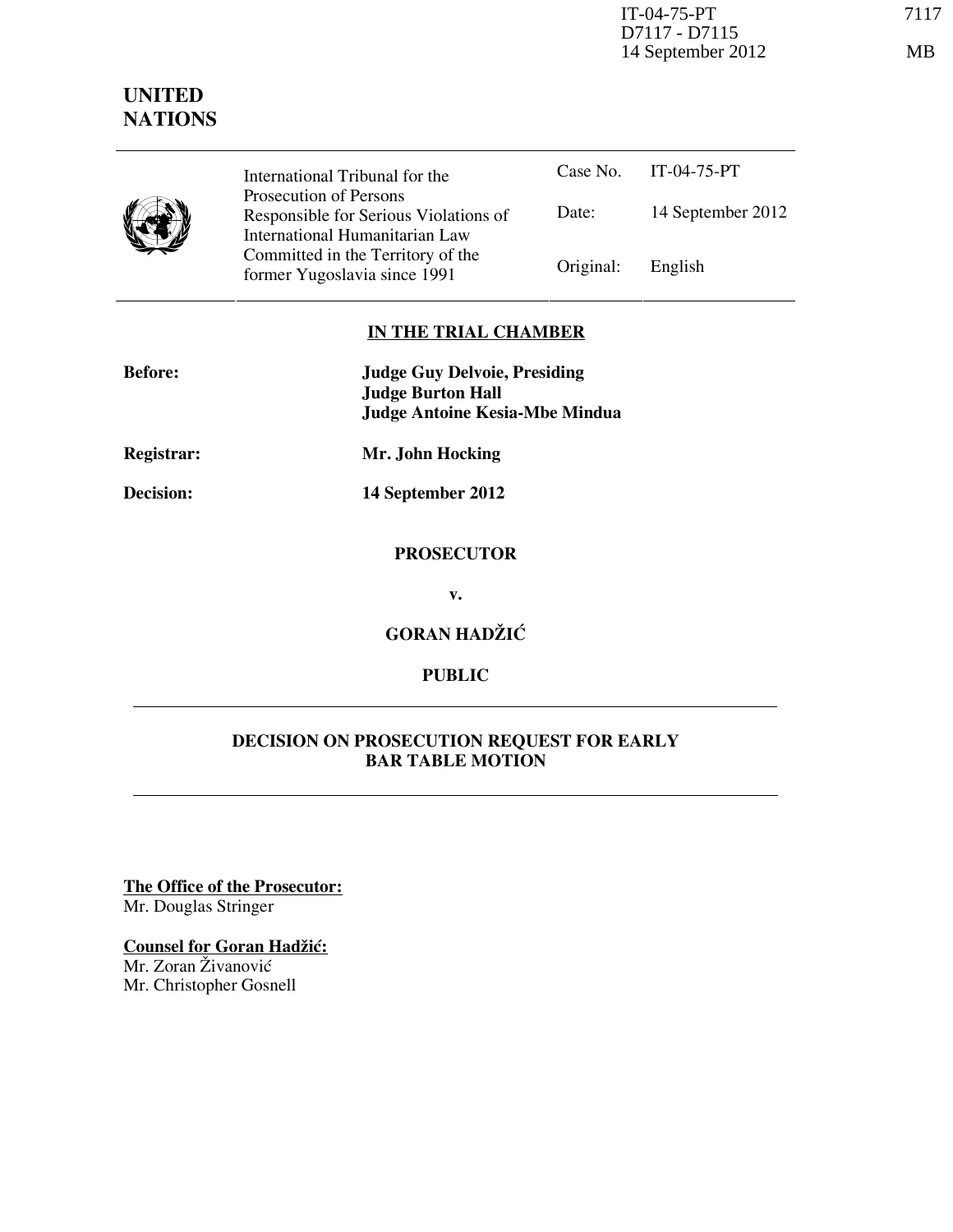1. **THIS TRIAL CHAMBER** of the International Tribunal for the Prosecution of Persons Responsible for Serious Violations of International Humanitarian Law Committed in the Territory of the former Yugoslavia since 1991 ("Tribunal") is seised of the "Prosecution Motion for Variation of Draft Guidelines on the Management of Evidence (Bar Table Motion)" filed on 4 September 2012 ("Motion"). Hadžić filed a "Response to Prosecution Motion for Variation of Draft Guidelines on the Management of Evidence (Bar Table Motion)" on 6 September 2012 ("Response").

2. In the Motion, the Prosecution seeks permission to file an early bar table motion, in addition to the bar table motion that will be filed at the end of the Prosecution's case, in order to tender three categories of documents: (a) public reference documents such as laws, regulations, and other public instruments as contained in gazettes and other publicly available sources during the period relevant to the Indictment; (b) a proof of death collection of documentation relating to each of the victims listed in the Indictment; and (c) a reference collection of maps and relevant locations.<sup>1</sup> The Prosecution argues that an early bar table motion will focus litigation on the core issues in the case and improve the efficiency of trial proceedings by allowing for the smooth presentation of evidence in court. $2$ 

3. Had`i} opposes the Motion and responds that the Chamber's draft guidelines on the management of evidence provide for one bar table motion at the end of the Prosecution's case and deviations from the guidelines would only be justified on the basis of "cogent reasons."<sup>3</sup> Hadžić argues that (a) the tendering of evidence through witnesses ensures a more orderly trial and more clarity in respect of key issues;<sup>4</sup> (b) allowing an early bar table motion risks documents being entered on the record without adequate explanation and the Prosecution relying on those documents in unexpected ways at the end of the case;<sup>5</sup> and (c) an early bar table motion relieves the Prosecution from providing an evidential foundation and context for the documents.<sup>6</sup>

4. The Trial Chamber's draft guidelines on the management of evidence allow for the submission of a bar table motion at the end of the Prosecution's case.<sup>7</sup> Where there are cogent reasons to depart from the guidelines, the parties have been asked to bring these reasons to the attention of the Chamber.<sup>8</sup> Having considered the arguments of the parties, the Trial Chamber does

 $\overline{a}$ 

<sup>1</sup> Motion, paras 1, 14.

<sup>2</sup> Motion, para. 4.

<sup>3</sup> Response, paras 4-5, 12.

<sup>4</sup> Response, paras 1-3.

<sup>5</sup> Response, para. 6.

<sup>6</sup> Response, paras 8-9.

<sup>7</sup> Rule 65 *ter* Conference of 14 December 2011, T. 20 (confidential); Rule 65 *ter* Conference of 12 June 2012, T. 62 (confidential).

<sup>8</sup> Rule 65 *ter* Conference of 14 December 2011, T. 17-18 (confidential).